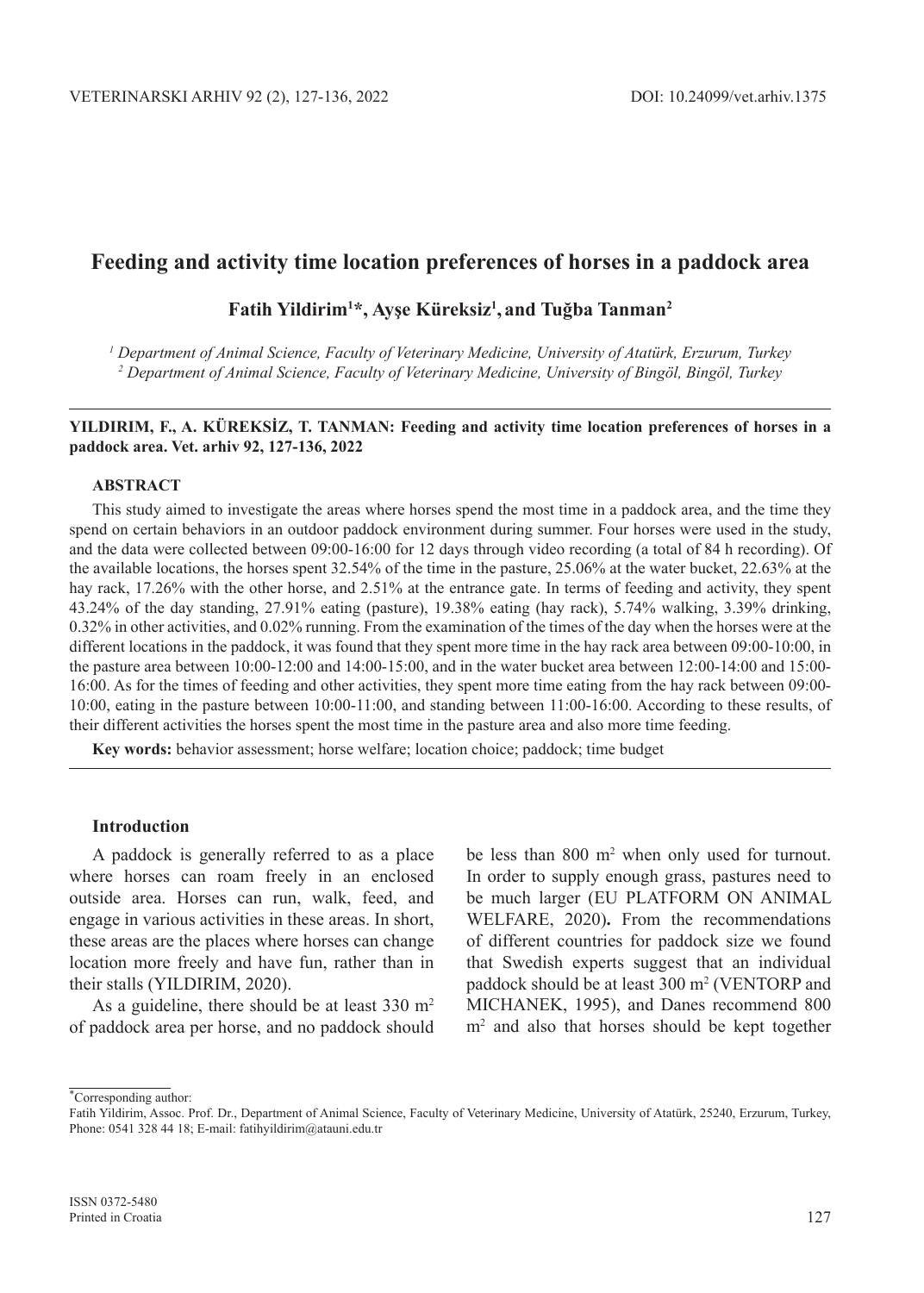in social groups (SØNDERGAARD et al., 2002). However, there is little evidence to show that these individual paddock sizes are sufficient for exercise and other activities (JØRGENSEN and BØE, 2007).

Restricting animals in specific spatial areas may cause restrictions in their expression of their behavior and thus harm their welfare (DAWKINS, 1988; DIXON et al., 2010). Horses are usually housed in single stalls in a stable. Recent studies show that this situation harms the welfare of horses, and that horses need a certain amount of time for free movement (CLEMENCE et al., 2020).

Horses are extremely sensitive to environmental stress. Depending on the breed, horses generally need to be housed in environmental conditions between 5-27 °C air temperature and 30-70% relative humidity (OZBEYAZ and AKCAPINAR, 2010). However, horses can also be found in climates where temperatures can drop to -40 °C or rise as high as 40 °C (MARLIN, 2020).

When previous studies (YAKAN et al., 2012; AUTIO and HEISKANEN, 2005) are examined, horses in paddock areas spend most of their daily time feeding, so it may be thought that the time spent in the eating and drinking areas is the longest part of the day. The study by HARRIS et al. (2006) showed that horses fed hay and grain spend much less time chewing compared to horses on pasture. Also, horses like to use the area around the entrance gate as a resting or gathering area, rather than only for entering and exiting (EVANS, 2000), therefore they spend part of the day in this area. It is recommended that horses should be in complete physical contact with other horses in a paddock, pasture, or group shelter, for at least part of the day. This makes it possible for young horses to socialize, learn to read the signals of other horses, and to develop some social behavior patterns (THOMPSON and CLARKSON 2019; EU PLATFORM ON ANIMAL WELFARE, 2020). Therefore, observing the behavior of horses in a paddock area can contribute significantly to the development of ideas and opinions about their management (YAKAN et al., 2012).

The feeding behavior of feral horses occupies roughly half of the daily time and generally involves grazing. The second largest amount of their daily time is spent resting, and accounts for about 25-35 percent of their daytime. The third largest amount of time in the day of feral horses is allocated to locomotion (jumping, trotting, walking, galloping, cantering, swimming, etc.). Grooming behavior, which takes up a small portion of the daily time of feral horses, can often be observed as rolling (RANSOM and CADE, 2009).

It can be difficult to develop a research ethogram from several hundred behavioral patterns, therefore, it is recommended to study more basic behavior in horses (RANSOM and CADE, 2009). Although many people have described the behavior of horses, the statements by MCDONNELL (2003) are among the most ideal. The ethogram resource by WARING (1983) on horse behavior is more comprehensive.

This study aimed to investigate the areas (focusing on the water bucket, hay rack, entrance gate, pasture, and another horse) where horses spend the most time in the paddock, and the time of day that horses use for certain behaviors in the paddock areas. It also aimed to observe how the behavior of horses changes at different periods, temperatures and humidity levels during the day.

## **Materials and methods**

To carry out the study, no permits or ethical committee approvals were required since the horses were not disturbed or subject to any exercise during the assessment. The study was carried out between 09:00 and 16:00 h in two outdoor paddock areas surrounded by fences. The animals stayed for 7 hours (09:00-16:00 h) per day in the paddock and then went back to their stalls. Each paddock had an area of about  $20 \times 40$  m<sup>2</sup>, and the paddocks had no protection from the sun or other inclement weather. The evaluation of horses from two different breeds placed side by side in the paddock areas provided equivalent environmental factors, making the rate of exposure to environmental factors similar. During the 12-day study period, each paddock was tested 12 times for each breed (2 horses x 6 days), or 24 times for the total of two breeds. The horses were placed in each paddock along with one other horse, either a Thoroughbred or a Haflinger.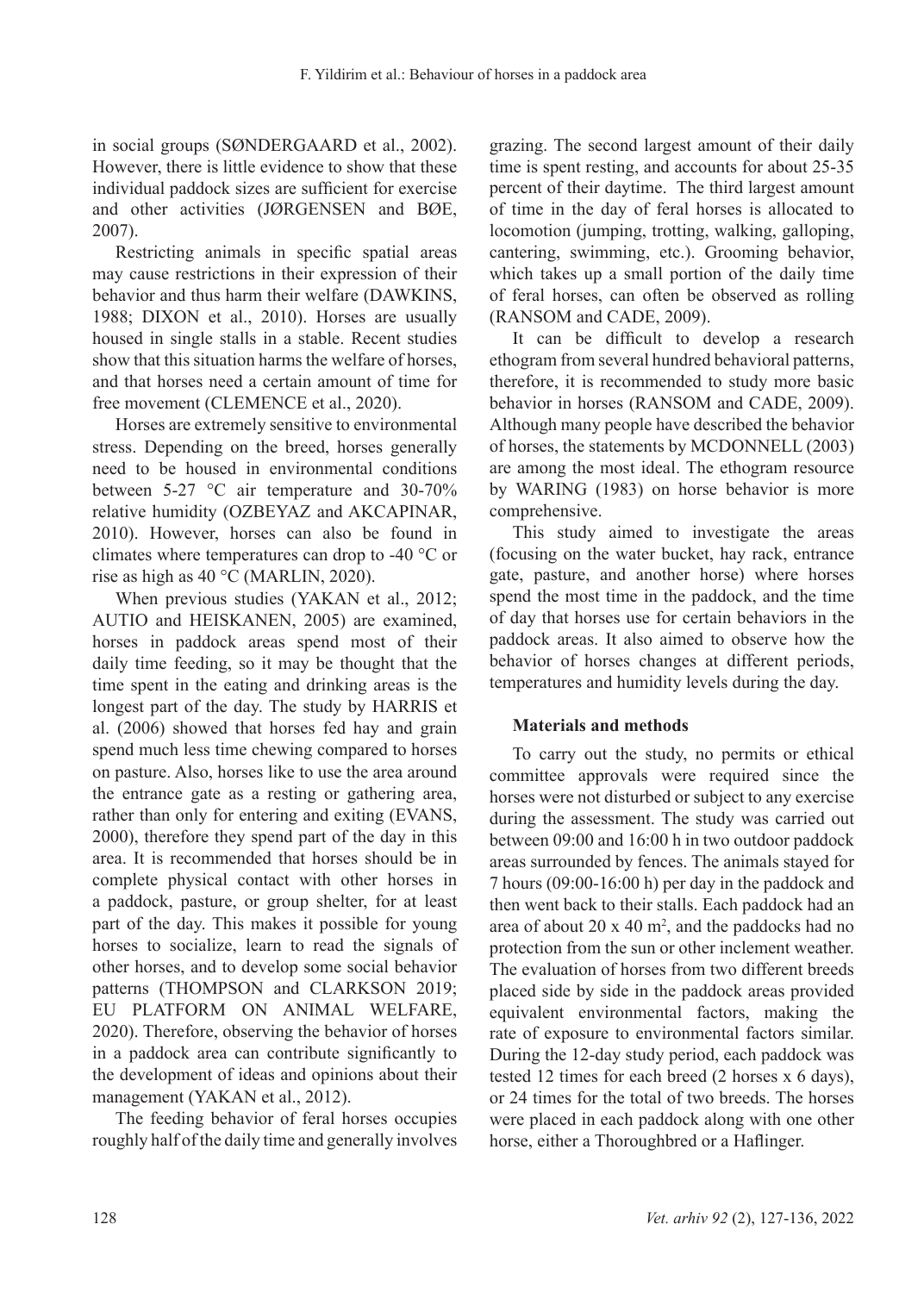*Horses*. Two Thoroughbred horses (2 geldings) and 2 Haflinger horses (2 mares) with a mean age of 10 years (range 6-18 years) were observed. Their average body weight was calculated as  $485.62 \pm 20$  kg for the Haflingers and  $493.36 \pm 10$ 20 kg for the Thoroughbred horses. The observers and the horses' riders assessed whether the horses were healthy and in good condition. A daily diet was provided of 1-2 kg roughage and 0.5-1 kg concentrated feed per 100 kg body weight and the horses were allowed to graze in the paddock. Their daily diet was provided in the same way, no additional food was given and the horses were not subjected to exercise throughout the study. Both horse breeds (Thoroughbred and Haflinger) used in the study are included in the cultural breeds group of warm-blooded horse breeds with an interesting temperament (OZBEYAZ and AKCAPINAR, 2010). Therefore, when evaluating the research results, no breed discrimination was made.

*Camera and recording system*. The horses were viewed by means of a video camera (Haikon, Copyright Hikvision Digital Technology Co., Ltd., Hangzhou, China) in the paddocks from a distance of about 24 meters. The video camera was connected to a digital video recorder (Hikvision, Copyright Hikvision Digital Technology Co., Ltd., Hangzhou, Chine) set to record for 7 hours between 09:00 - 16:00 h throughout the experiment (12 days).

*Temperature and relative humidity*. This research was carried out in the city of Erzurum in eastern Turkey. The city is among the coldest provinces in the country. It stands at an altitude of about 1850 m, and the summer periods are hot and dry, with temperatures up to 36 °C at times. The meteorology institution (Meteorology  $12<sup>th</sup>$ Regional Directorate, Yakutiye, Erzurum, Turkey) located near the study area (Yakutiye, Erzurum, Turkey) was used for the weather condition data used in the study. The weather conditions obtained from this institute were received hourly eight times a day from 09:00 to 16:00 h. The average of the first and last hour data was evaluated as the temperature and relative humidity values of the 7-hour interval observed in the study. Also, the maximum and minimum temperatures and relative humidity of the hour intervals observed were determined (Table 1). The average temperature during the research period (July) was  $28.57$  °C and relative humidity was 22.69%.

| Variable           |                 | $09:00-$<br>10:00 | $10:00-$<br>11:00 | $11:00-$<br>12:00 | $12:00-$<br>13:00 | $13:00-$<br>14:00 | $14:00-$<br>15:00 | $15:00-$<br>16:00 |
|--------------------|-----------------|-------------------|-------------------|-------------------|-------------------|-------------------|-------------------|-------------------|
| Maximum            | $\rm ^{\circ}C$ | 31.40             | 33.40             | 34.25             | 34.45             | 33.70             | 32.35             | 30.55             |
|                    | $\frac{0}{0}$   | 44.50             | 40.00             | 37.50             | 35.50             | 34.00             | 33.50             | 37.50             |
| Minimum            | $\rm ^{\circ}C$ | 23.75             | 24.75             | 26.65             | 25.20             | 25.20             | 25.75             | 25.85             |
|                    | $\frac{0}{0}$   | 14.50             | 13.00             | 11.00             | 11.00             | 11.50             | 13.00             | 16.00             |
| Overall<br>average | $\rm ^{\circ}C$ | 27.49             | 28.63             | 29.20             | 29.38             | 29.15             | 28.69             | 27.43             |
|                    | $\frac{0}{0}$   | 27.54             | 24.58             | 22.33             | 21.08             | 20.33             | 20.42             | 22.54             |

| Table 1. Weather conditions during the observational hours throughout the 12-day study |
|----------------------------------------------------------------------------------------|
| (Temperature - $\degree$ C, Humidity - $\%$ )                                          |

*Observations*. The behavior of the horses was observed for 12 days in July 2019. One observation day lasted for 7 hours (total 84 h). The location of the horses (paddock) was noted, along with the behavior performed precisely for each time slot. The behaviours considered in the study were location area used, feeding and activity, and these were classified in more detail (Table 2). The areas where the horses were observed in the paddock and their measurements are shown in Fig. 1.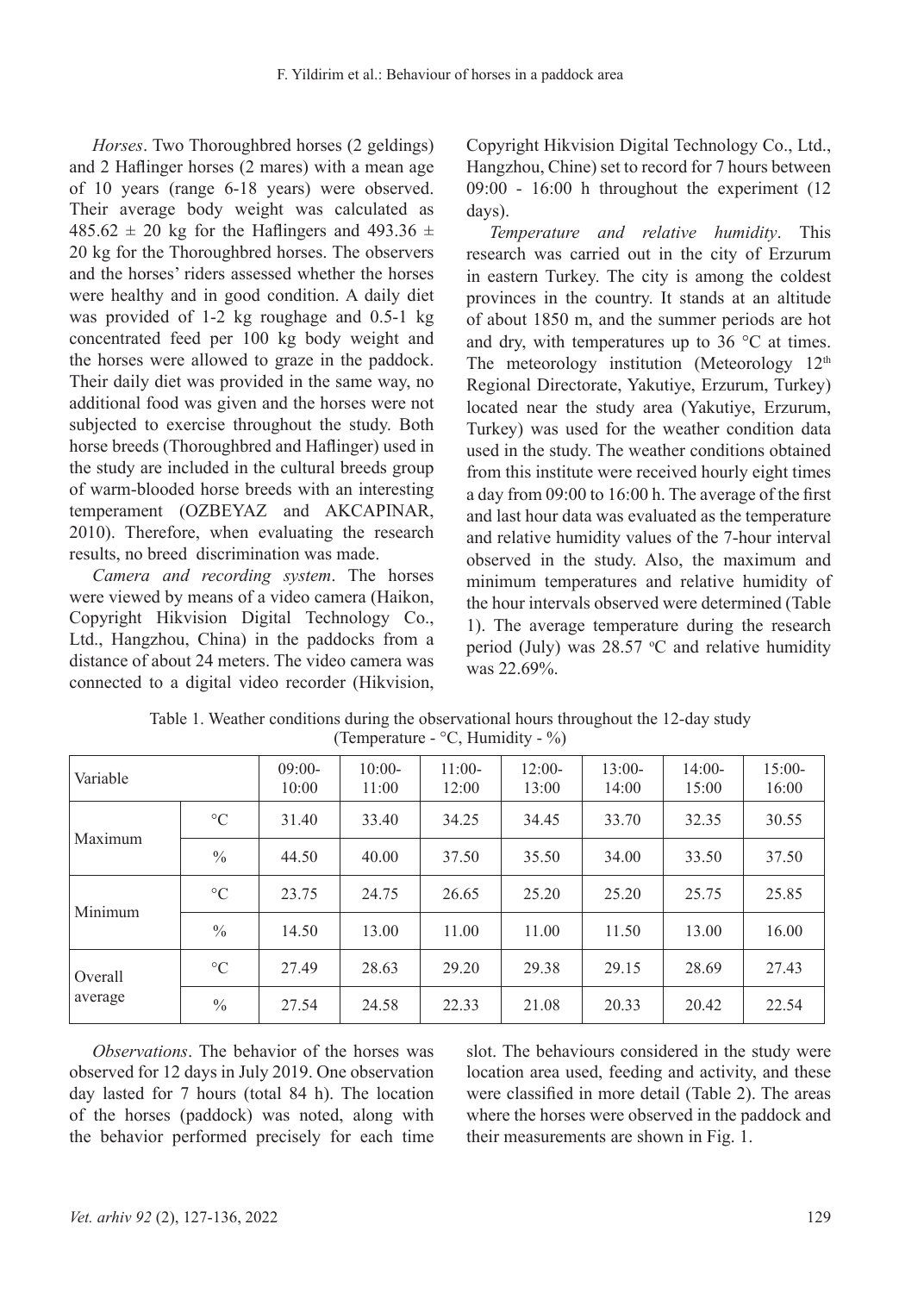F. Yildirim et al.: Behaviour of horses in a paddock area

| Behavior             | Observation                                                                                                                          |  |  |  |  |
|----------------------|--------------------------------------------------------------------------------------------------------------------------------------|--|--|--|--|
| Location areas       | It only refers to the time spent by horses in location areas (Eating,<br>drinking, or activities are not considered in this section) |  |  |  |  |
| Water bucket         | Time spent in the water bucket area                                                                                                  |  |  |  |  |
| Hay rack             | Time spent in the hay rack area                                                                                                      |  |  |  |  |
| Entrance gate        | Time spent in the entrance gate area                                                                                                 |  |  |  |  |
| Pasture              | Time spent in the pasture area                                                                                                       |  |  |  |  |
| With the other horse | Time spent with the other horse area                                                                                                 |  |  |  |  |
| Feeding and Activity | Eating, drinking, or activities are considered in this section                                                                       |  |  |  |  |
| Eating (hay rack)    | Feeding on the hay rack                                                                                                              |  |  |  |  |
| Eating (pasture)     | Feeding on pasture                                                                                                                   |  |  |  |  |
| Drinking             | Water drinking from a bucket                                                                                                         |  |  |  |  |
| Standing             | Standing, standing alert, sniffing, resting, huddling (no feeding,<br>locomotion)                                                    |  |  |  |  |
| Walking              | Walking                                                                                                                              |  |  |  |  |
| Running              | Trotting, galloping                                                                                                                  |  |  |  |  |
| Other activities     | Chewing-kicking water bucket, lying down, mutual grooming,<br>Rolling                                                                |  |  |  |  |

Table 2. Definition of locations and behaviors recorded during observations



Fig. 1. Observed areas in the paddock Fig. 1. Observed areas in the paddock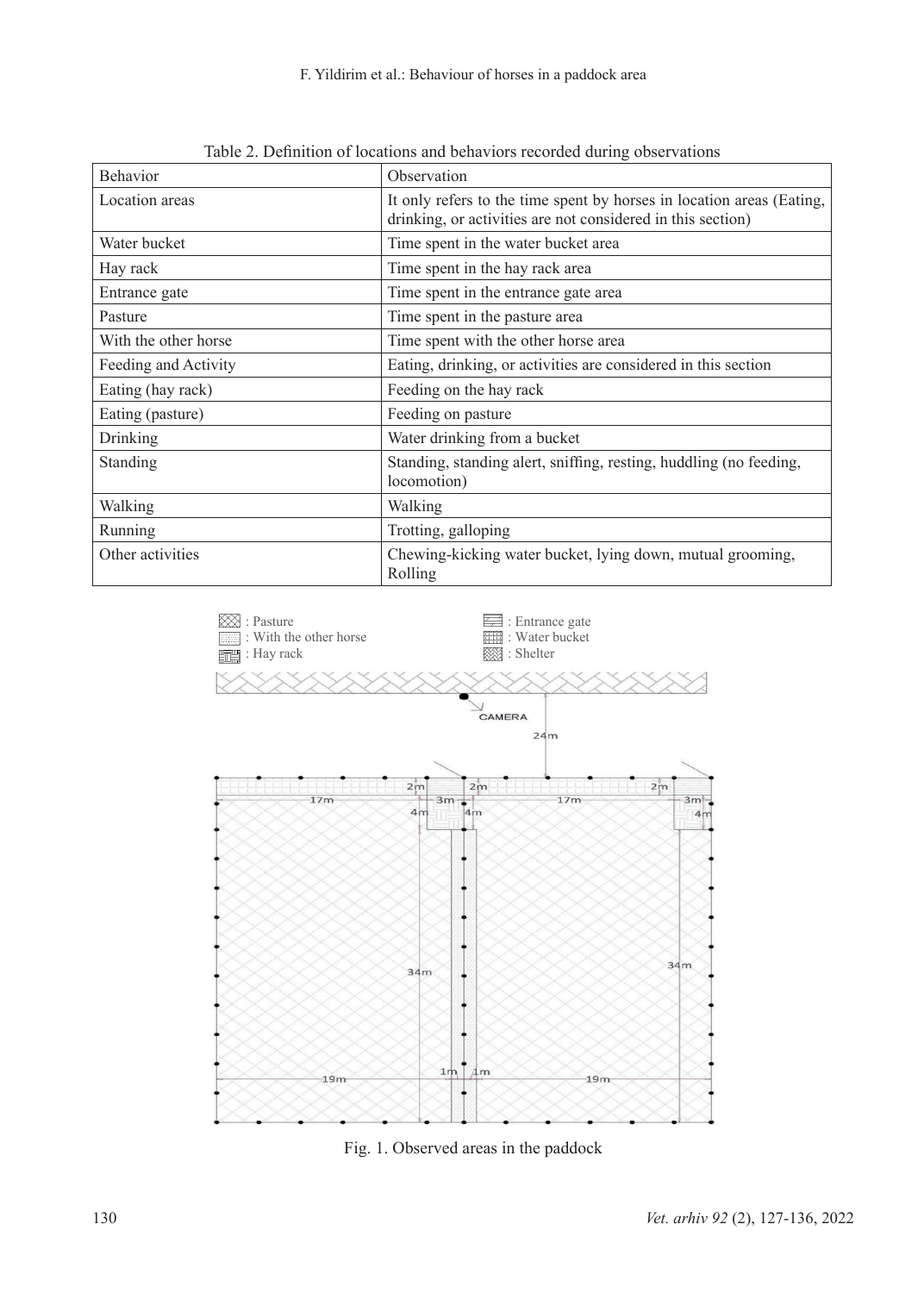*Statistical Analysis*. The research data monitored from the camera recordings were taken by the minute. These data were then converted to percentages, and calculations were made. The mean value and the standard error were calculated as the percentage of total observations for each location area and behavior. The Friedman test (FRIEDMAN, 1937) is a nonparametric statistical test of multiple group measures. The data used in the study were found to be non-parametric, therefore, the significance of the differences between the groups (length of time) in this study was made using the

Friedman test. The Wilcoxon Signed Rank Test is a nonparametric test for analysis of matched pair data, based on differences (WOOLSON, 2007). For this reason, the significance of the differences between length of time and the general averages was found by the Wilcoxon Signed-Rank Test.

## **Results**

The observations of the locations, feeding and activities of the horses in the time slots determined by the study are presented in Table 3.

| <b>Time Budgets</b>  |                                  |                                  |                                  |                                  |                                  |                                  |                                  |         |                     |
|----------------------|----------------------------------|----------------------------------|----------------------------------|----------------------------------|----------------------------------|----------------------------------|----------------------------------|---------|---------------------|
| Location areas       | $09:00-$<br>10:00                | $10:00-$<br>11:00                | $11:00-$<br>12:00                | $12:00-$<br>13:00                | $13:00-$<br>14:00                | $14:00-$<br>15:00                | $15:00-$<br>16:00                |         | Overall             |
|                      | Percentage of observations/84 h  |                                  |                                  |                                  |                                  |                                  | $\overline{P}$                   | average |                     |
| Water bucket         | 6.18<br>$\pm 1.79^b$             | 9.86<br>$\pm 2.51^{\rm b}$       | 24.03<br>$\pm 5.46^{\mathrm{b}}$ | 30.35<br>$\pm 6.59$ <sup>a</sup> | 32.36<br>$\pm 6.72^{\rm a}$      | 30.76<br>$\pm 6.30$ <sup>a</sup> | 41.88<br>$\pm 9.57$ <sup>a</sup> | 0.002   | 25.06<br>±4.19      |
| Hay rack             | 51.74<br>±3.86 <sup>a</sup>      | 36.32<br>$\pm 4.35^{\mathrm{a}}$ | 19.65<br>$\pm 4.21^b$            | 16.25<br>$\pm 3.98^b$            | 12.57<br>$\pm 2.50^{\mathrm{b}}$ | 11.53<br>$\pm 2.82^b$            | 10.35<br>$\pm 2.62^b$            | 0.000   | 22.63<br>±1.05      |
| Entrance gate        | 1.04<br>$\pm 0.50$               | 2.85<br>$\pm 1.10$               | 3.54<br>$\pm 1.40$               | 3.26<br>±1.14                    | 2.85<br>$\pm 1.33$               | 2.85<br>$\pm 0.80$               | 1.18<br>$\pm 0.42$               | 0.331   | 2.51<br>±0.47       |
| Pasture              | 38.26<br>±3.53                   | 39.86<br>±4.98                   | 29.72<br>±4.43                   | 27.08<br>±4.59                   | 29.03<br>±6.31                   | 36.94<br>$\pm 8.06$              | 26.87<br>±6.63                   | 0.190   | 32.54<br>$\pm 2.67$ |
| With the other horse | 2.78<br>$\pm 1.99^b$             | 11.11<br>±4.44 <sup>b</sup>      | 23.06<br>$\pm 8.20$ <sup>a</sup> | 23.06<br>$\pm$ 5.50 <sup>a</sup> | 23.19<br>$\pm 5.18$ <sup>a</sup> | 17.92<br>$\pm 4.51^{\rm a}$      | 19.72<br>$\pm 6.87$ <sup>a</sup> | 0.007   | 17.26<br>±3.64      |
| Feeding and Activity |                                  |                                  |                                  |                                  |                                  |                                  |                                  |         |                     |
| Eating (hay rack)    | 48.40<br>$\pm 3.74^{\mathrm{a}}$ | 32.56<br>±4.12 <sup>a</sup>      | 16.11<br>$\pm 3.76^{\rm b}$      | 9.72<br>$\pm 1.92^b$             | 10.28<br>±2.16 <sup>b</sup>      | 9.93<br>$\pm 2.43^b$             | 8.68<br>$\pm 2.56^{\mathrm{b}}$  | 0.000   | 19.38<br>$\pm 1.36$ |
| Eating (pasture)     | 34.86<br>$\pm 3.04$ <sup>a</sup> | 35.00<br>$\pm 4.39$ <sup>a</sup> | 24.44<br>±4.10 <sup>b</sup>      | 20.97<br>$\pm 3.27^b$            | 24.38<br>$\pm 5.85^{\rm b}$      | 33.19<br>$\pm 7.54$ <sup>a</sup> | 22.50<br>$\pm 6.63^b$            | 0.030   | 27.91<br>±2.23      |
| Drinking             | 3.19<br>$\pm 0.54$               | 3.13<br>±0.25                    | 3.82<br>$\pm 0.49$               | 4.72<br>$\pm 0.52$               | 3.26<br>$\pm 0.43$               | 2.99<br>$\pm 0.43$               | 2.64<br>±0.39                    | 0.085   | 3.39<br>±0.14       |
| Standing             | 10.63<br>$\pm 2.06^{\mathrm{b}}$ | 25.42<br>±4.16 <sup>b</sup>      | 51.32<br>±5.50 <sup>a</sup>      | 58.76<br>$\pm 4.39$ <sup>a</sup> | 56.45<br>$\pm 5.25$ <sup>a</sup> | 45.14<br>$\pm 6.91^{\circ}$      | 54.93<br>±5.78 <sup>a</sup>      | 0.000   | 43.24<br>±2.59      |
| Walking              | 2.85<br>$\pm 0.68^{\rm b}$       | 2.99<br>$\pm 0.64^b$             | 4.10<br>$\pm 0.85^{\rm b}$       | 4.93<br>$\pm 0.80^{\rm b}$       | 5.63<br>$\pm 1.15^b$             | 8.68<br>$\pm 3.09^{\mathrm{a}}$  | 11.04<br>$\pm 3.40^{\mathrm{a}}$ | 0.039   | 5.74<br>$\pm 1.06$  |
| Running              | 0.07<br>$\pm 0.07$               | 0.07<br>$\pm 0.07$               | 0.00<br>$\pm 0.00$               | 0.00<br>$\pm 0.00$               | 0.00<br>$\pm 0.00$               | 0.00<br>$\pm 0.00$               | 0.00<br>$\pm 0.00$               | 0.423   | 0.02<br>$\pm 0.02$  |
| Other activities     | 0.00<br>$\pm 0.00$               | 0.83<br>$\pm 0.83$               | 0.21<br>±0.15                    | 0.90<br>$\pm 0.59$               | 0.00<br>$\pm 0.00$               | 0.07<br>$\pm 0.07$               | 0.21<br>$\pm 0.10$               | 0.254   | 0.32<br>±0.19       |

Table 3. Observations of location areas, feeding and activities in the time budgets of horses (Means  $\pm$  SE)

P: The Significant of Friedman Test (Among the significant (P<0.05) ones from the Friedman Test, the Wilcoxon Signed Ranks Test was used between the overall average and each time budgets.); a: Based on positive ranks, b: Based on negative ranks (The different letters (a,b) in the same row indicate ranks between the groups)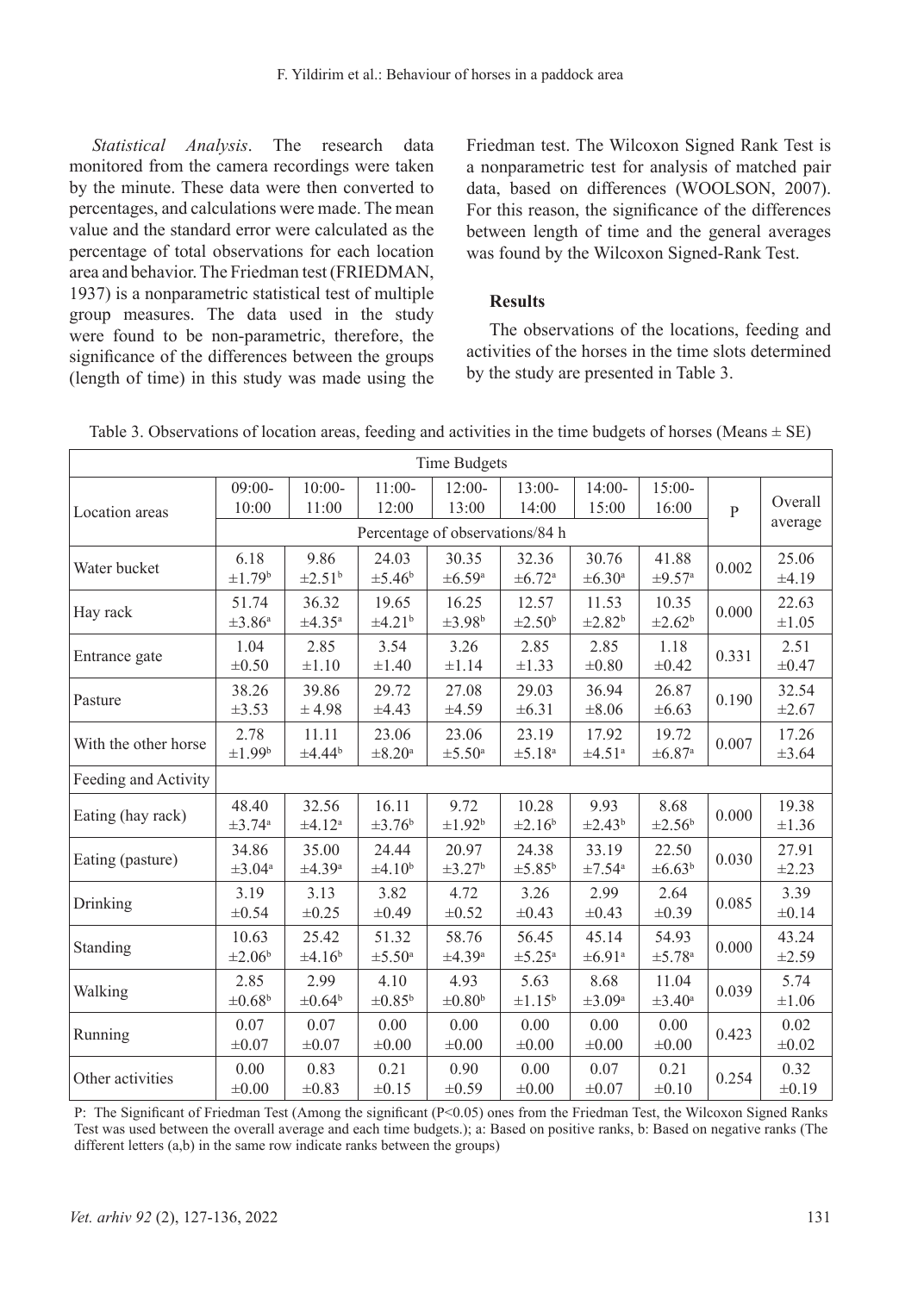*Observations in the paddock area according to location*. In this study, in terms of overall average times in the different locations, the horses spent about 32.54% of the time in the pasture area, 25.06% in the water bucket area, 22.63% in the hay rack area, 17.26% with the other horse and 2.51% in the entrance gate area. The values for the locations were analyzed terms of proportion, and significant differences were found between the data for the water bucket  $(P=0.002)$ , hay rack (P=0.000) and being near the other horse (P=0.007). However, the differences for other areas (entrance gate, pasture areas) were insignificant (P>0.05). In other words, the horses were found in these areas in similar percentages of the time. From the comparison of each length of time and the overall average data of the differences that were considered to be statistically significant, it was found that the horses spent more time in the water bucket area between 12:00-16:00 h, in the hay rack area between 09:00-11:00 h and in the area with the other horse between 11:00-16:00 h. Also, when the data within the time slots were evaluated, it was observed that they spent more time in the hay rack area from 09:00-10:00 h, in the pasture area from 10:00-12:00 and 14:00-15:00 h, and in the water bucket area from 12:00-14:00 and 15:00-16:00 h. In addition, especially at noon, the horses spent more time near the other horse and the entrance gate.

Considering the results of the location area data in general, it was found that the horses went to the hay rack area in the mornings, and the water bucket and near the other horse at noon and in the afternoons. In addition, the horses occupied the pasture area and the entrance gate area in particular, without any particular frequency at any specific time of day.

*Observations in the paddock area according to feeding and activity*. The feeding and activities of the horses in terms of the overall average time indicated that the time the horses spent standing, eating (pasture), eating (hay rack), walking, drinking, in other activities, and running were in approximately the following percentages: 43.24, 27.91, 19.38, 5.74, 3.39, 0.32, 0.02, respectively.

The data relating to feeding and other activities were analyzed in relation to time, and significant differences were found between the data on eating from the hay rack  $(P=0.000)$ , pasture grazing  $(P=0.030)$ , standing  $(P=0.000)$  and walking (P=0.039). However, the differences between feeding and other activities (drinking, running, other activities) were insignificant (P>0.05). In other words, the horses engaged in feeding and activities in similar percentages in all time slots. The comparison of each time slot and the overall average data relating to the differences that were considered to be statistically significant, showed that the horses spent more time eating from the hay rack between 09:00-11:00 h, grazing in the pasture between 09:00-11:00, 14:00-15:00 h, standing between 11:00-16:00 h and walking between 14:00- 16:00 h. Also, when the data on the time slots used for feeding and other activities are evaluated, the most time was spent by the horses eating from the hay rack from 09:00-10:00 h, grazing in the pasture from 10:00-11:00 h, and standing from 11:00-16:00 h.

The results on feeding and other activities of the horses show that the horses spent most of their time standing, and it was observed that eating times were more intense in the morning hours. Also, there was more running activity in the morning than at other times. The activities of standing, drinking, and other activities were found more at noon, between 12:00 and 13:00 h, than at other times, and this hour was the time when the temperature was the highest (29.38  $\degree$ C) and the humidity was the lowest (21.08%). Walking activity increased towards the evening hours. In addition, it was determined that chewing and kicking the water buckets, which are among the "other activities", were more frequent between 12:00 and 13:00 h when the ambient temperature was the highest, than at other times. The behaviours of lying down and rolling were more common between 15:00 and 16:00 h. On the other hand, mutual grooming was more intense between 10:00-13:00 and 15:00-16:00 h.

Considering the results of the feeding and activities data in general, it was observed that the horses go to eat in the morning, spend time standing at noon and in the afternoon, and walk about in the late afternoon. In addition, the horses spend time drinking, running, and in other activities, without any particular intensity at specific times of the day.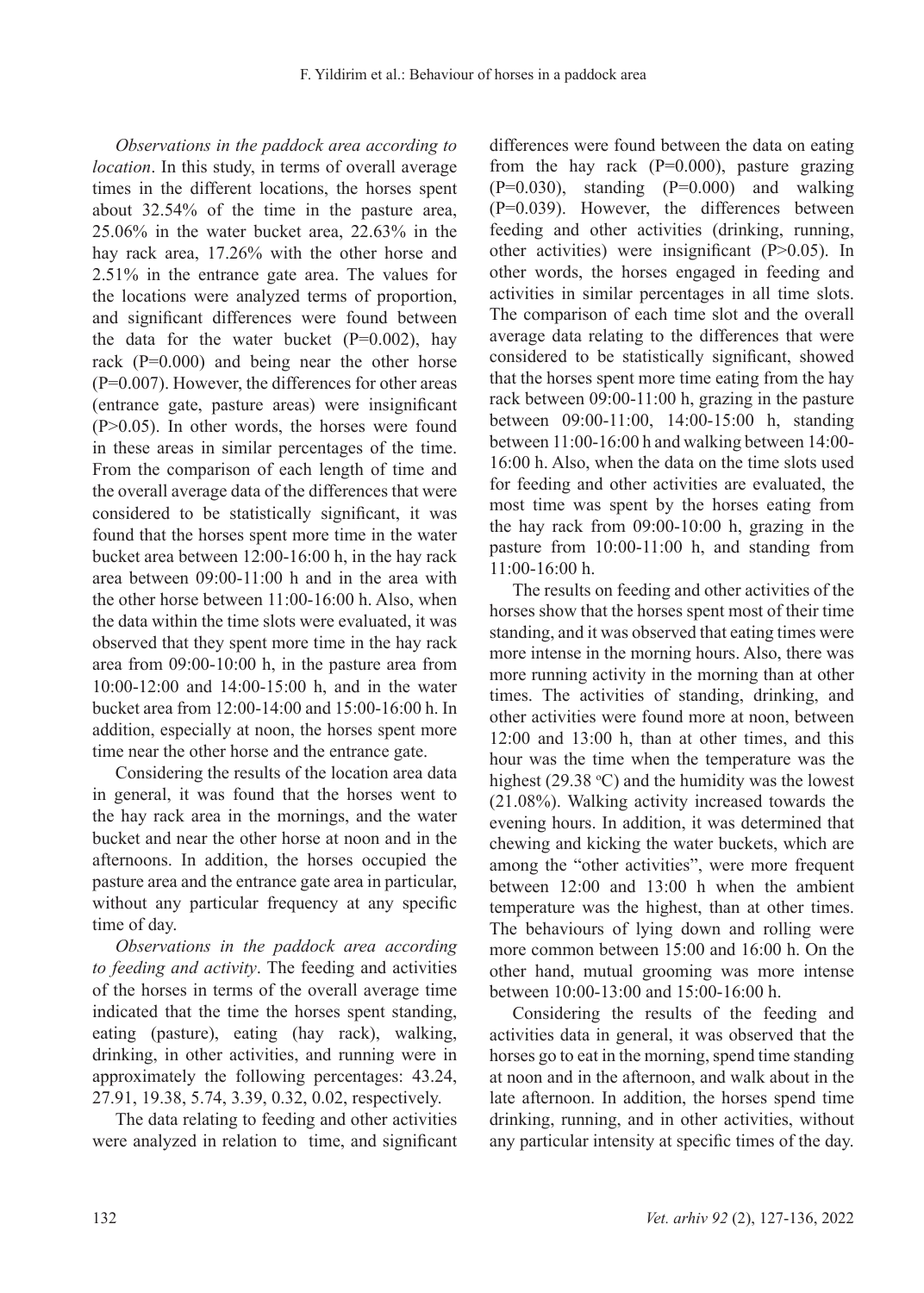#### **Discussion**

The overall average results of use of the locations in this present study show that the horses spent the most time in the pasture area of all the paddock areas. When the sizes of the paddock areas are examined, in Fig. 1, the pasture area is the largest area compared to the other areas, so the time spent by the horses in the pasture may be higher than the other area values.

The results of feeding and other activities by the horses show that the horses spend most of their time standing. However, when we evaluated eating (hay rack or pasture) and drinking together, it was observed that horses spent more time feeding than standing. As some other researchers have stated (AUTIO and HEISKANEN, 2005; RANSOM and CADE, 2009; RANSOM et al., 2010; YAKAN et al., 2012), similar to this study, horses devote a large part of their daily time to feeding. This may explain why horses spend a large amount of time in the pasture area. In addition, the result showing that the horses preferred to feed in the morning hours in this study is similar to the research results of YAKAN et al. (2012).

Water consumption may vary due to many factors (YILDIRIM and YILDIZ, 2020). One of these factors, the daily rise in temperature, increases the daily water consumption substantially (PAGAN et al., 2017). In this study, the second-highest amount of time spent by the horses in a location in the paddock area was near the water buckets.This is thought to be due to the fact that the research was conducted in the summer period and the high air temperatures.

Young horses learn from each other and develop social behavior (EU PLATFORM ON ANIMAL WELFARE, 2020). The location area value relating to being near the other horse, shown in Table 3, was not found to be very high when the overall average results were examined. The ages of the horses in this study were between 6-18 years, which is adult age. The fact that horses of adult age were used in the study may be seen as the reason why they did not move from side to side very much.

The study by EVANS (2000) stated that horses like to use the area around an entrance gate as a resting or gathering area, but in this research, it was observed that the horses did not spend much time in the location near the entrance gate. This difference was thought to be due to the effect of their hereditary temperament (AKCAPINAR and OZBEYAZ, 1999).

The thermoneutral zone is given as  $5^{\circ}$ C to 27 °C for Thoroughbred horses (CYMBALUK and CHRISTISON, 1990), which were the breed of horses used in this research. The fact that the horses ran about in the paddock area less may be because the temperatures exceeded the thermoneutral zone of this breed. However, thermoneutrality has not been fully defined for all horses, as season, region, breed and age can change the absolute values of thermoneutrality (CYMBALUK and CHRISTISON, 1990).

The two most common forms of forage for horses are pasture and hay. Horses should feed at the same time each day. Otherwise, the horses may display bad eating habits such as eating too fast or refuse feeding (EVANS, 2000). In the present study, the hay racks were filled with dried roughage before the horses were brought to the paddock areas from their stalls each morning. Therefore, after the horses were taken to the pasture areas (09:00 h), it was considered natural that their time spent at the hay rack and eating from the hay rack would be higher than the other values (09:00-10:00 h). In the later hours  $(10:00-11:00)$  h), it is thought that the horses were in the pasture area because the roughage in the hay rack area had gone and they went to search for forage.

The activities and behavior of horses slow down at a certain ambient temperature (CYMBALUK and CHRISTISON, 1990). According to the results shown in Table 3*,* no running by the horses was observed after 11:00 h, since the temperature values increased at a certain rate after this hour. This increase in temperature might have prevented the horses from running.

In the hours when the temperature increases at noon (12:00 to 14:00 h), the horses' need for water increases, and so the horses spend more time in the near area the water buckets. CYMBALUK and CHRISTISON (1990) reported that horses' water consumption could increase in high environmental temperatures. The water intake by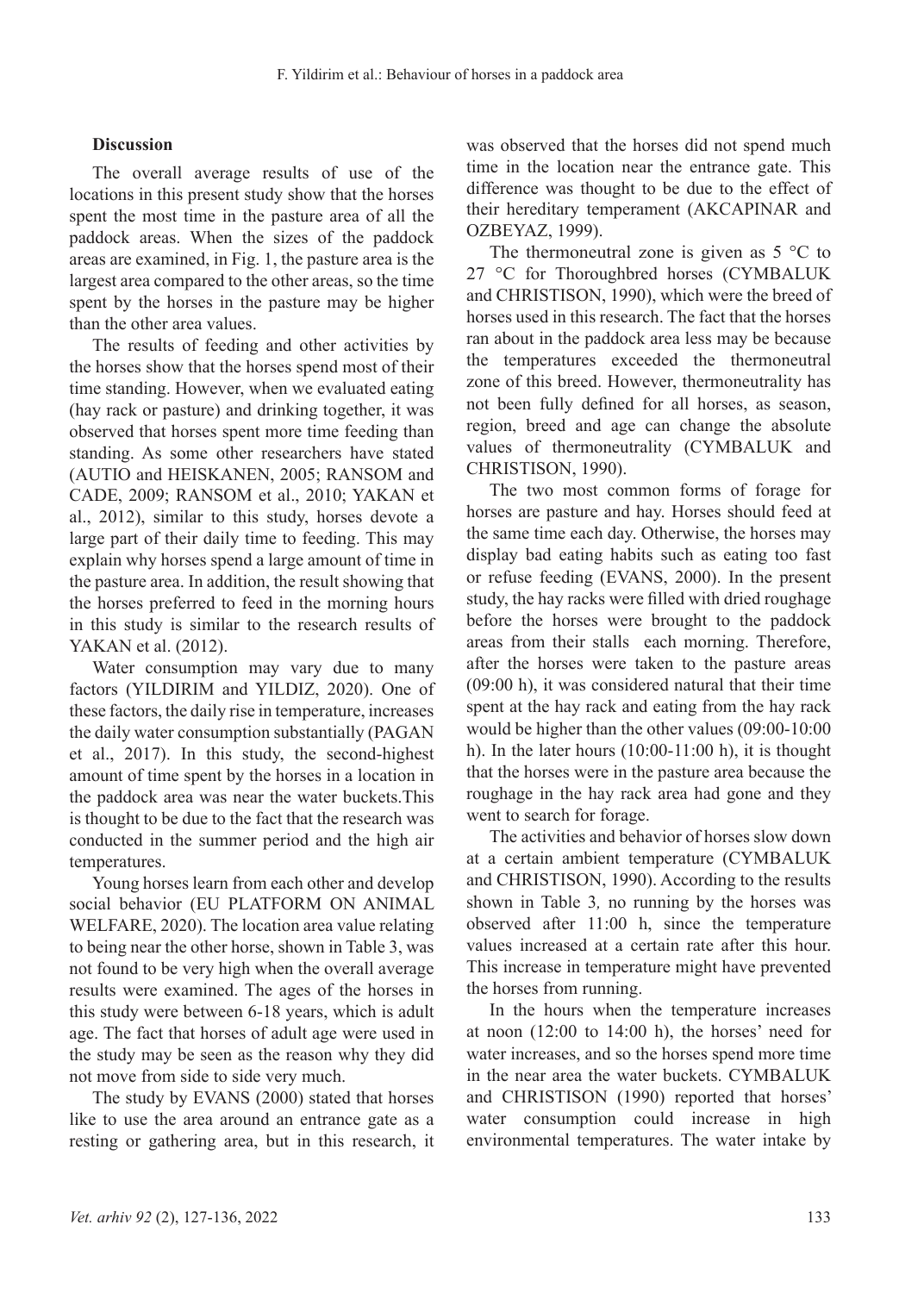horses may increase by 15% to 20% when the ambient temperature increases from 13 °C to 25 °C (CARLSON and OCEN,1979). According to the results of the temperature values in the midday hours in this study, the highest temperature (29.38 °C) was observed between 12:00 and 13:00 h, and the highest water consumption was observed as 4.72% in these hours.

In this study, the feeding activities (eating from hay rack or pasture and drinking) of the horses were replaced from 11:00 to 16:00 h by a large proportion of standing time. Towards the evening hours (15:00-16:00 h), when they left the paddock, the horses tended to go to the water buckets. The places where the water buckets were located were the closest to the shelters of all the areas in the paddock. A covered shelter can provide better protection because it becomes more difficult for insects to visually locate the horses, and horses are protected from the sun in the shade under a shelter structure (HARTMANN et al., 2015). Therefore, horses moved to be near the buckets towards the evening hours, and this was seen as a sign of their desire to go to their shelters.

When the other activities performed by the horses were evaluated according to the time allocated (09:00-16:00 h), it was found that the horses spent time chewing or kicking the water bucket during the hours when the temperature was high, and rolling and lying during the hours when the air temperature was slightly lower. In this case, it may be said that the air temperature greatly affects the horses' behavior. In addition, horses enjoy mutual grooming, and they also groom themselves (EVANS, 2000). Mutual grooming movements in the present study were observed at almost all hours of the day. This may be seen as a sign that horses enjoy mutual grooming. In other words, it can be said that mutual grooming by horses is less affected by temperature than other activities.

## **Conclusions**

According to the overall average results of this study, it was observed that the horses spent time in different locations in the paddock area, but they spent the most time in the pasture area. In addition, it was determined that they preferred to spend time in the hay-rack area in the early hours of their time in the paddock, and near the water bucket in the later hours (especially at noon when the air temperature increased). When the time horses spent on feeding and other activities during the day was examined, standing was observed most, but when all the feeding activities were considered (eating from the hay rack or pasture, and drinking), it was observed that the horses spent more time feeding than standing. Horses also performed mutual grooming for most of the day. As a result, the location, feeding and activities of horses in a paddock may vary depending on the time of the day. Therefore, conducting studies including more horses and longer periods of time can help us better understand the paddock behaviour of horses.

#### **Acknowledgments**

We wish to thank the Atatürk University Horse Breeding and Training staff and volunteers for providing assistance and subjects for use in this study. In addition, we thank the architect Fatih Burak Yıldız, who carried out the drawing of the paddock areas. I would also like to thank dear professors Ahmet Yıldız and Ömer Çoban for supporting me.

#### **References**

- AKCAPINAR, H., C. OZBEYAZ (1999): Animal husbandry basics.Kariyer Matbaacılık Ltd. Şti., Ankara, Turkey, pp. 1-7 (in Turkish).
- AUTIO, E., M. L. HEISKANEN (2005): Foal behaviour in a loose housing/paddock environment during winter. Appl. Anim. Behav. Sci. 91, 277-288. DOI: 10.1016/j.applanim.2004.10.012
- CARLSON, G. P., P. O. OCEN (1979): Composition of equine sweat following exercise in high environmental temperatures and in response to ıntravenous epinephrine administration. J. Equine Med. Surg. 3, 27-32.
- CLEMENCE, L., R. B. LOLA, G. PATRICK, S. MATHILDE, B. LAETITIA, C. CAROLİNE, H. MARTİNE (2020): Free movement: A key for welfare improvement in sport horses? Appl. Anim. Behav. Sci. 225, 1-10. DOI: 10.1016/j.applanim.2020.104972
- CYMBALUK, N. F., G. I. CHRISTISON (1990): Environmental effects on thermoregulation and nutrition of horses. Vet. Clin. North Am. Equine Pract. 6, 355-372. DOI: 10.1016/S0749-0739(17)30546-1
- DAWKINS, M. (1988): Behavioural deprivation: a central problem in animal welfare. Appl. Anim. Behav. Sci. 20, 209-225.

DOI: 10.1016/0168-1591(88)90047-0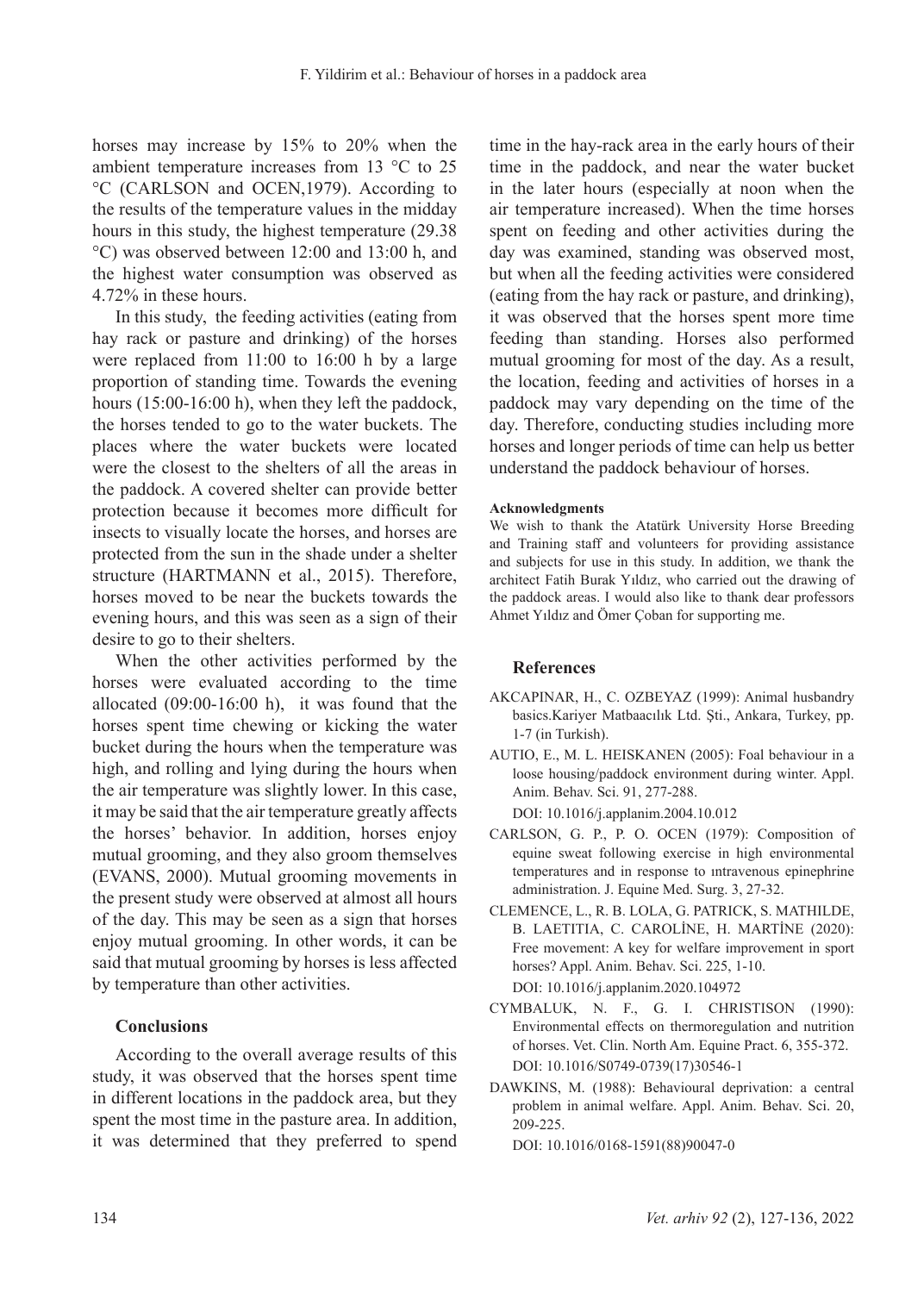- DIXON, L., J. HARDIMAN, J. COOPER (2010): The effect of spatial restriction on the behaviour of rabbits (*Oryctolagus cuniculus*). J. Vet. Behav. 5, 302-308. DOI: 10.1016/j.jveb.2010.07.002
- EU PLATFORM ON ANIMAL WELFARE (2020): Guide to good animal welfare practice for the keeping, care, training and use of the different types of horses. https://www. eurogroupforanimals.org/sites/eurogroup/files/2020/03/ Guidelines\_goodanimalwelfare\_horses%20.pdf (accessed 2020 November 07).
- EVANS, J.W. (2000): Horses: A guide to selection, care, and enjoyment. 3<sup>th</sup> ed., New York, Henry Holt and Company, New York, United States.
- FRIEDMAN, M. (1937): The use of ranks to avoid the assumption of normality implicit in the analysis of variance. J. Am. Stat. Assoc. 32, 675-701.
- HARRIS, P. A. M., D. COENEN, L. B. FRAPE, JEFFCOTT, H. MEYER (2006): Equine nutrition and metabolic disease. In: Equine Manual. (Hıggıns, A., J. Snyder, Eds.), Elsevier Saunders, London, England.
- HARTMANN, E., R. J. HOPKINS, C. VON BRÖMSSEN, K. DAHLBORN (2015): A 24-h sheltering behaviour of individually kept horses during Swedish summer weather. Acta Vet. Scand. 57, 45.

DOI: 10.1186/s13028-015-0135-x

JØRGENSEN, G. H. M., K. E. BØE (2007): A note on the effect of daily exercise and paddock size on the behaviour of domestic horses (*Equus caballus*). Appl. Anim. Behav. Sci. 107, 166-173.

DOI: 10.1016/j.applanim.2006.09.025

- MARLIN, D. J. (2020): The effect of thermal environmental conditions on the health and performance of horses. https://davidmarlin.co.uk/portfolio/the-effect-ofthermal-environmental-conditions-on-the-health-andperformance-of-horses/ (accessed 2020 November 07)
- MCDONNELL, S. (2003): Practical field guide to horse behavior: the equid ethogram. The Blood-Horse, Inc, Lexington, United States.
- OZBEYAZ, C., H. AKCAPINAR (2010): Horse breeding lecture notes. Ankara University, Faculty of Veterinary Medicine, Department of Animal Science, Ankara, Turkey (in Turkish).

PAGAN, J. D., A. HAUSS, A. SWANHALL, E. FORD, E. RUGG, A. PRITCHARD (2017): Water, concentrate, and hay intake in thoroughbred racehorses. J. Equine Vet. Sci. 100, 89.

DOI: 10.1016/j.jevs.2017.03.125

- RANSOM, J. I., B. S. CADE (2009): Quantifying equid behavior a research ethogram for free-roaming feral horses, Colorada State University, Colorado, United States.
- RANSOM, J. I., B. S. CADE, N. T. HOBBS (2010): Influences of immunocontraception on time budgets, social behavior, and body condition in feral horses. Appl. Anim. Behav. Sci. 124, 51-60.

DOI: 10.1016/j.applanim.2010.01.015

- SØNDERGAARD, E., E. CLAUSEN, J. W. CHRISTENSEN, H. SCHOUGAARD (2002): DJF report No. 39. Stables and teaming of horses. Danish recommendation. Danmarks Jordbrugs Forskning, Tjele, Denmark, pp. 105 (in Danish).
- THOMPSON, K., L. CLARKSON (2019): How owners determine if the social and behavioral needs of their horses are being met: Findings from an Australian online survey. J. Vet. Behav. 29, 128-133.
- VENTORP, M., P. MICHANEK (1995): Building horse stables: an idea guidebook. The Agricultural University of Sweeden, Lund, pp. 432 (in Swedish).
- WARING, G. H. (1983): Horse behavior. The behavioral traits and adaptations of domestic and wild horses, including ponies. Noyes Publications, Mill Road, New Jersey, United States.
- WOOLSON, R. F. (2007): Wilcoxon signed‐rank test. (John, W., E. Sons, Eds.): Wiley Encyclopedia of Clinical Trials, New Jersey, United States.
- YAKAN, A., A. AKCAY, S. DURMAZ, T. AKSU, H. OZTURK (2012): Paddock behaviors and dominance relationships of young male horses the first hour in the morning and again in the afternoon. J. Anim. Vet. Adv. 11, 3486-3492.
- YILDIRIM, F. (2020): Horse paddock (Yildiz, G., Ö. Durna Aydin Eds.): Current approaches in veterinary medicine. Academician Kitabevi AS, Ankara,Turkey (in Turkish).
- YILDIRIM, F., A. YILDIZ (2020): Water bucket colour preferences in horses. Austral J. Vet. Sci. 52, 49-54. DOI: 10.4067/S0719-81322020000200049